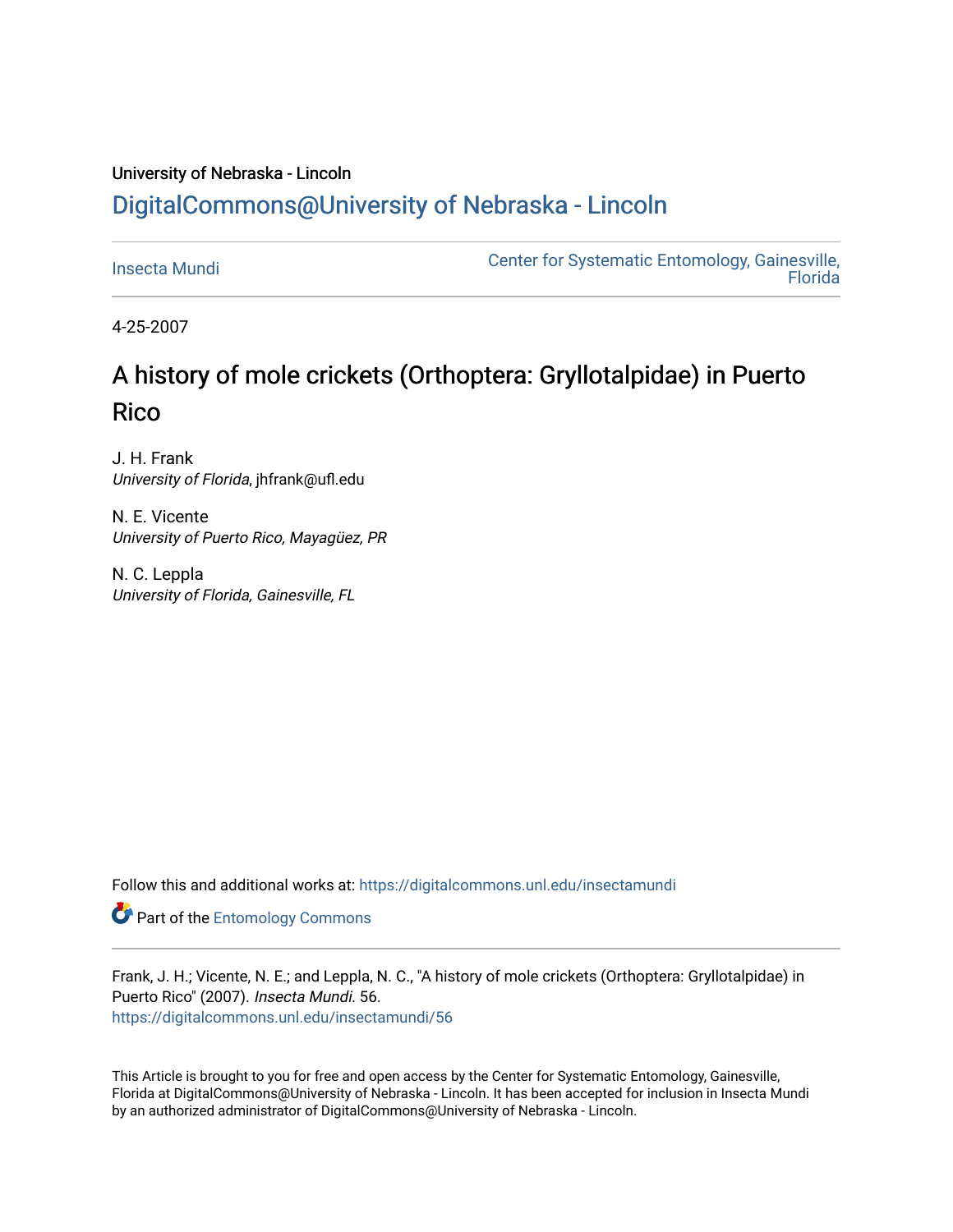# **INSECTA MUNDI** A Journal of World Insect Systematics

# **0004**

A history of mole crickets (Orthoptera: Gryllotalpidae) in Puerto Rico

J. H. Frank Entomology and Nematology Dept. University of Florida Gainesville, FL 32611-0630, USA

N. E. Vicente Crop Protection Dept. University of Puerto Rico, Mayagüez Campus University of Puerto Rico, Mayagüez, PR 00681-9030

> N. C. Leppla Entomology and Nematology Dept. University of Florida Gainesville, FL 32611-0630, USA

Date of Issue: 25 April 2007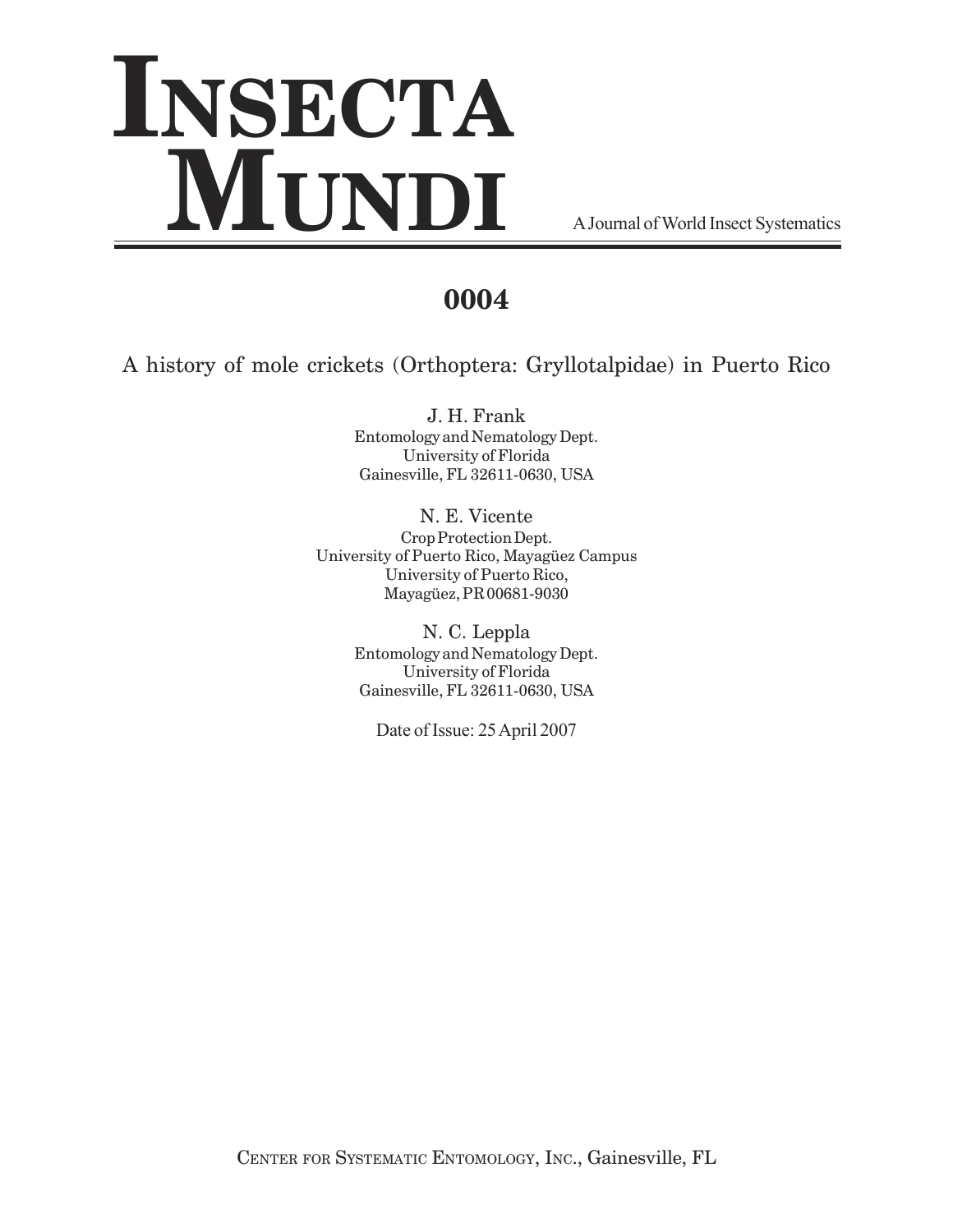## J. H. Frank, N. E. Vicente, and N. C. Leppla A history of mole crickets (Orthoptera: Gryllotalpidae) in Puerto Rico Insecta Mundi 0004: 1-10

**Published in 2007 by** Center for Systematic Entomology, Inc. P. O. Box 147100 Gainesville, FL 32604-7100 U. S. A. http://www.centerforsystematicentomology.org/

Insecta Mundi is a journal primarily devoted to insect systematics, but articles can be published on any non-marine arthropod taxon. Manuscripts considered for publication include, but are not limited to, systematic or taxonomic studies, revisions, nomenclatural changes, faunal studies, book reviews, phylogenetic analyses, biological or behavioral studies, etc. Insecta Mundi is widely distributed, and referenced or abstracted by several sources including the Zoological Record, CAB Abstracts, etc.

As of 2007, Insecta Mundi is published irregularly throughout the year, not as a quarterly issues. As manuscripts are completed they are published and given an individual number. Manuscripts must be peer reviewed prior to submission, after which they are again reviewed by the editorial board to insure quality. One author of each submitted manuscript must be a current member of the Center for Systematic Entomology.

**Managing editor:** Paul E. Skelley, e-mail: skellep@doacs.state.fl.us **Production editor:** Michael C. Thomas, e-mail: thomasm@doacs.state.fl.us

### **Printed copies deposited in libraries of:**

CSIRO, Canberra, ACT, Australia Museu de Zoologia, São Paulo, Brazil Agriculture and Agrifood Canada, Ottawa, Ontario, Canada The Natural History Museum, London, England Muzeum I Instytut Zoologii Pan, Warsaw, Poland National Taiwan University, Taipei, Taiwan California Academy of Sciences, San Francisco, CA, USA Florida Department of Agriculture and Consumer Services, Gainesville, FL, USA Field Museum of Natural History, Chicago, IL, USA National Museum of Natural History, Smithsonian Institution, Washington, DC, USA

## **Electronic copies in PDF format:**

Printed CD mailed to all members at end of year. Florida Center for Library Automation: purl.fcla.edu/fcla/insectamundi

**Author instructions** available on the Insecta Mundi page at: http://www.centerforsystematicentomology.org/insectamundi/

ISSN 0749-6737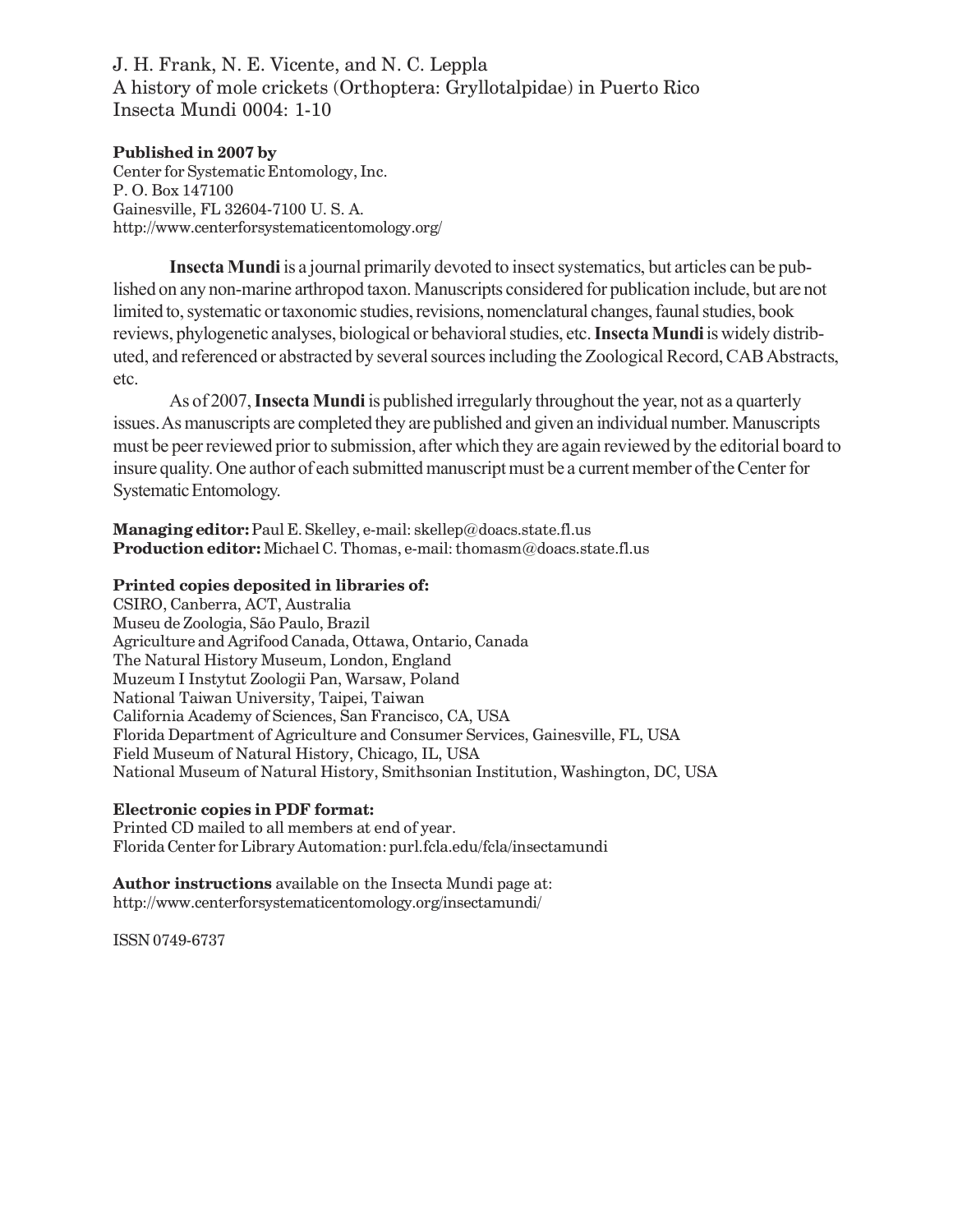## A history of mole crickets (Orthoptera: Gryllotalpidae) in Puerto Rico

J. H. Frank Entomology and Nematology Dept. University of Florida Gainesville, FL 32611-0630, USA jhfrank@ufl.edu

N. E. Vicente Crop Protection Dept. University of Puerto Rico, Mayagüez Campus University of Puerto Rico, Mayagüez, PR 00681-9030 nvicente@uprm.edu

N. C. Leppla Entomology and Nematology Dept. University of Florida Gainesville, FL 32611-0630, USA NCLeppla@ufl.edu

**Abstract.** Published claims in 1887-1903 that the mole cricket *Neocurtilla hexadactyla* (Perty) occurs in Puerto Rico all seem to be derived from a misidentification made by Agustín Stahl, a medical practitioner and collector of natural history objects, published in 1882. That species does not seem now to occur in Puerto Rico and almost certainly never did. However, the opportunity still exists for it to colonize by wind-assisted flight from islands to the southeast just as we believe did the mole cricket *Scapteriscus didactylus* (Latreille) as an immigrant. Stahl evidently mistook the latter for the former. According to some subsequent authors, he also stated that it (the mole cricket now believed to be *S. didactylus*) arrived in the port of Mayagüez in a cargo of guano about 1850 from Peru and thus colonized Puerto Rico. We found no verification for that story, and we doubt it. The first detection of the presence of *S. didactylus* in Puerto Rico may have been by a French expedition in 1797, but this species may have been present much earlier. Two other species of *Scapteriscus* were later detected in Puerto Rico. One, *S. abbreviatus* Scudder, was detected in 1917 and likely arrived as a contaminant of ship ballast some time earlier, perhaps at the port of Mayagüez. The other, *S. imitatus* Nickle and Castner, was detected about 1940 and seems to have been introduced inadvertently, as a result of mistaken identity. In broad terms, *S. didactylus, S. abbreviatus,* and *S. imitatus* are adventive species (meaning they arrived from somewhere else and are not native) in Puerto Rico. The vernacular name 'changa' in Puerto Rico is owned by *S. didactylus*, which is called 'West Indian mole cricket in the English-speaking Caribbean. Historical accounts suggest that populations of *S. didactylus* and of two pest *Phyllophaga* spp. (Coleoptera: Scarabaeidae) surged after 1876/1877 and declined after 1920. This coincidence suggests that the cause may have been the same. The cause of the rise might conceivably have been introduction of the mongoose *Herpestes javanicus* (E. Geoffroy St. Hilaire) in 1877 (because it may have destroyed vertebrate predators) and the cause of the decline might conceivably have been introduction of the toad *Bufo marinus* L. in 1920, because it is a predator of *Phyllophaga* and *Scapteriscus*.

**Resumen.** Toda la información publicada durante los años 1887-1903 que indica que el grillotopo *Neocurtilla hexadactyla* (Perty) se encontraba en Puerto Rico, parece derivarse de una identificación incorrecta publicada en el 1882 por Agustín Stahl, médico y colector de objetos de historia natural. Aparentemente dicha especie no se encuentra ahora en Puerto Rico y seguramente nunca existió en la isla. Sin embargo, aún existe la posibilidad de que podría colonizarla mediante vuelo ayudado por el viento, desde las islas del sureste, como creemos que ocurrió con otro grillotopo inmigrante, *Scapteriscus didactylus* (Latreille). Stahl evidentemente confundió la primera especie con la segunda. Según otros autores, él mencionó también que el grillotopo (que ahora creemos es *S. didactylus*) llegó cerca del 1850 al puerto de Mayagüez en un cargamento de guano proveniente del Perú, y, por lo tanto, colonizó Puerto Rico. No encontramos ninguna verificación de esa historia, y por eso la dudamos. La primera detección de la presencia de *S. didactylus* en Puerto Rico pudo haber sido realizada por una expedición francesa en 1797, pero esta especie pudo haber estado presente mucho antes. Dos otras especies de *Scapteriscus* se detectaron en Puerto Rico más tarde. Una, *S. abbreviatus* Scudder, se detectó en 1917 y probablemente llegó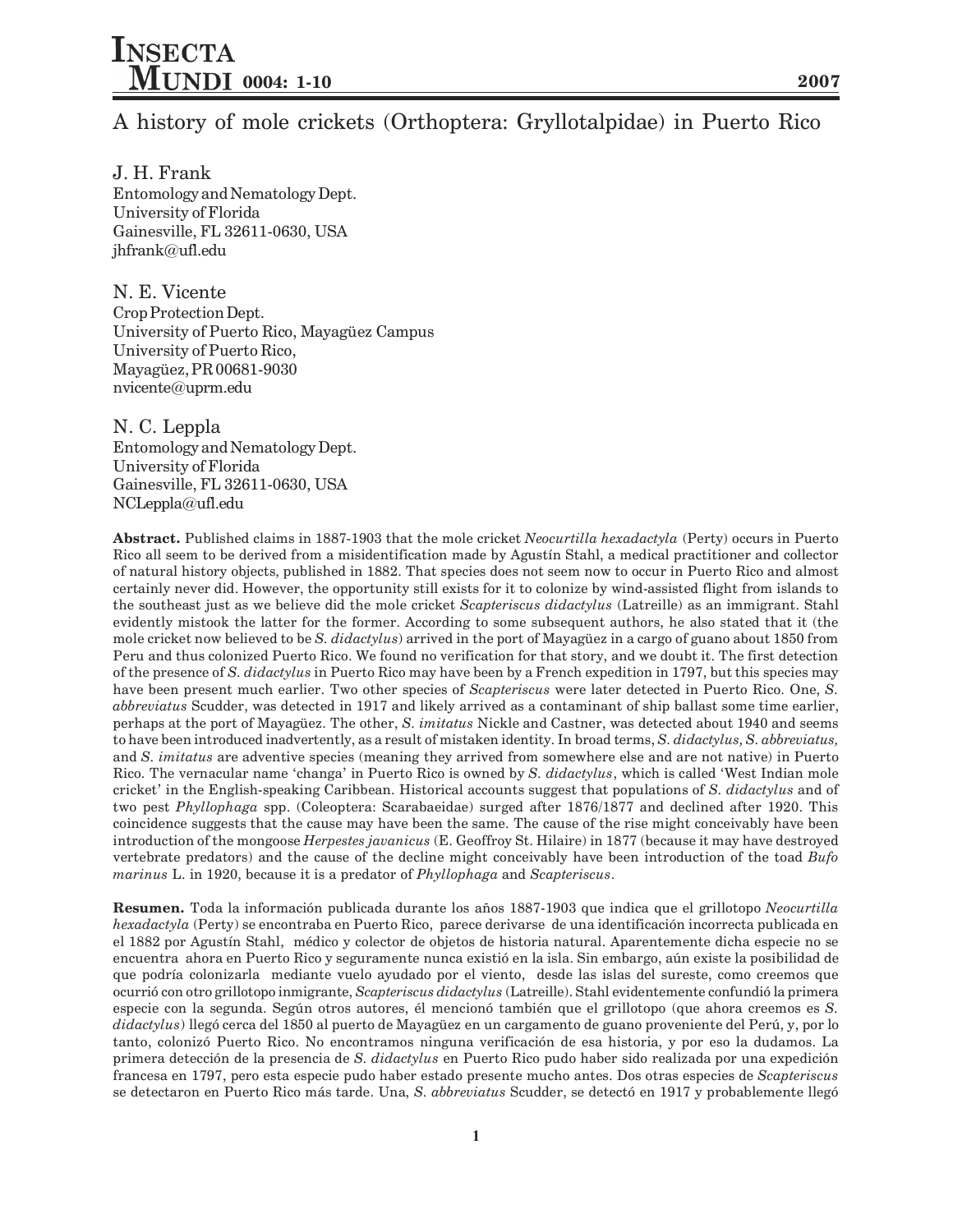antes como un contaminante del lastre en barcos, tal vez en el puerto de Mayagüez. La otra especie, *S. imitatus* Nickle y Castner, se detectó alrededor de 1940 y parece haber sido una introducción accidental, como resultado de una identificación errónea. *S. didactylus, S. abbreviatus, y S. imitatus* se consideran especies no nativas que llegaron de otro lugar a Puerto Rico. En Puerto Rico el nombre vulgar changa, pertenece a *S. didactylus*, conocida como 'West Indian mole cricket' en inglés caribeño. Cuentos históricos sugieren que las poblaciones de *S. didactylus* y de dos especies de la plaga *Phyllophaga* (Coleoptera: Scarabaeidae) aumentaron después de 1876/1877 y disminuyeron después de 1920. Esta coincidencia sugiere que la causa pudo haber sido la misma en ambos casos. El aumento posiblemente se debió a la introducción de la mangosta, *Herpestes javanicus* (E. Geoffroy St. Hilaire), en 1877. Esta última tal vez destruyó depredadores vertebrados. La disminución posiblemente se debió a la introducción del sapo, *Bufo marinus* L. en 1920, el cual es un depredador de *Phyllophaga* y de *Scapteriscus*.

#### **Introduction**

The main purpose of this account is to clarify the contorted history of mole crickets in Puerto Rico. A secondary purpose is to clear the mole cricket *Neocurtilla hexadactyla* (Perty) from charges that it is, or has been, a pest in Puerto Rico, or even that it occurs in Puerto Rico.

*Neocurtilla hexadactyla* was originally described from Brazil in 1832 under the name *Gryllotalpa hexadactyla*. It was also described in 1838 under the name *Gryllotalpa borealis* Burmeister (a synonym) from North America. In 1906 it was made the type species of the genus *Neocurtilla* Kirby. Although it was originally described from South America, we believe it to be native to North America and to be adventive in Central America and South America. Although brachypterous (thus flightless) adults predominate in Florida, long-winged adults are abundant in South America and the Lesser Antilles. Flight is its most likely means of dispersal, because it is not synanthropic and occupies cultivated soils only to a very limited extent. In the West Indies, it is known from Cuba and several of the Lesser Antilles as far north as Antigua (Brunner and Redtenbacher 1892). Below we refer to *N. hexadactyla*, regardless of whether the cited author used the name *G. hexadactyla*.

The major reason for our belief that *N. hexadactyla* is native to North America is its wide distribution there and specialist natural enemies. Specialist natural enemies of *N. hexadactyla* are *Larra analis* F. (Hymenoptera: Sphecidae) and *Steinernema neocurtillae* Nguyen and Smart (Rhabditida: Steinernematidae), which are known only from the U.S.A.

Claims of the presence of *N. hexadactyla* in Puerto Rico have been clouded by repetition of an erroneous identification in which *N. hexadactyla* was confused with members of the genus *Scapteriscus*. In reality, *Scapteriscus* and *Neocurtilla* are separate at least at the tribal level (some authors claim subfamilial level) and specimens are easy to distinguish. However, knowledge of mole cricket identification and classification by entomologists not involved in orthopteran taxonomy was very inadequate until far into the  $20<sup>th</sup>$  century. Faulty taxonomy caused confusion in the early  $20<sup>th</sup>$  century. Here, we examine published statements that it occurs or occurred in Puerto Rico. Until now, claims of the presence of *N. hexadactyla* in Puerto Rico have been virtually ignored rather than examined critically. We also review records of >1,500 mole cricket specimens collected in Puerto Rico.

#### **A relative of** *Gryllotalpa gryllotalpa* **(L.)**

The first record of a mole cricket in Puerto Rico seems to date from a French expedition in 1797, in which the presence of a mole cricket species was reported by Ledru (1957, originally published in French in 1810). At the end of the  $18<sup>th</sup>$  century, only one mole cricket species had been described anywhere in the world, and it was the European species now known as *Gryllotalpa gryllotalpa* (L.). According to Ledru, one or more specimens of *Achaeta grillotalpa* Fab*.,* como una cuarta parte más pequeña (*Achaeta grillotalpa* Fab*.,* about a fourth smaller) were collected by the expedition and deposited in the museum now known as Muséum National d'Histoire Naturelle in Paris. We take Ledru's words to indicate that he thought the specimen(s) belonged to some undescribed mole cricket species other than *G. gryllotalpa*, and with adults considerably smaller. We tentatively believe for reasons given below that the species encountered in 1797 was *Scapteriscus didactylus* (Latreille) (Frank et al. 1987). What a shame that Ledru, or the entomologists with whom he worked, failed to show the specimen(s) to Latreille, who, in Paris, had published descriptions of mole crickets from South America, including *S. didactylus* (Latreille 1804)*.*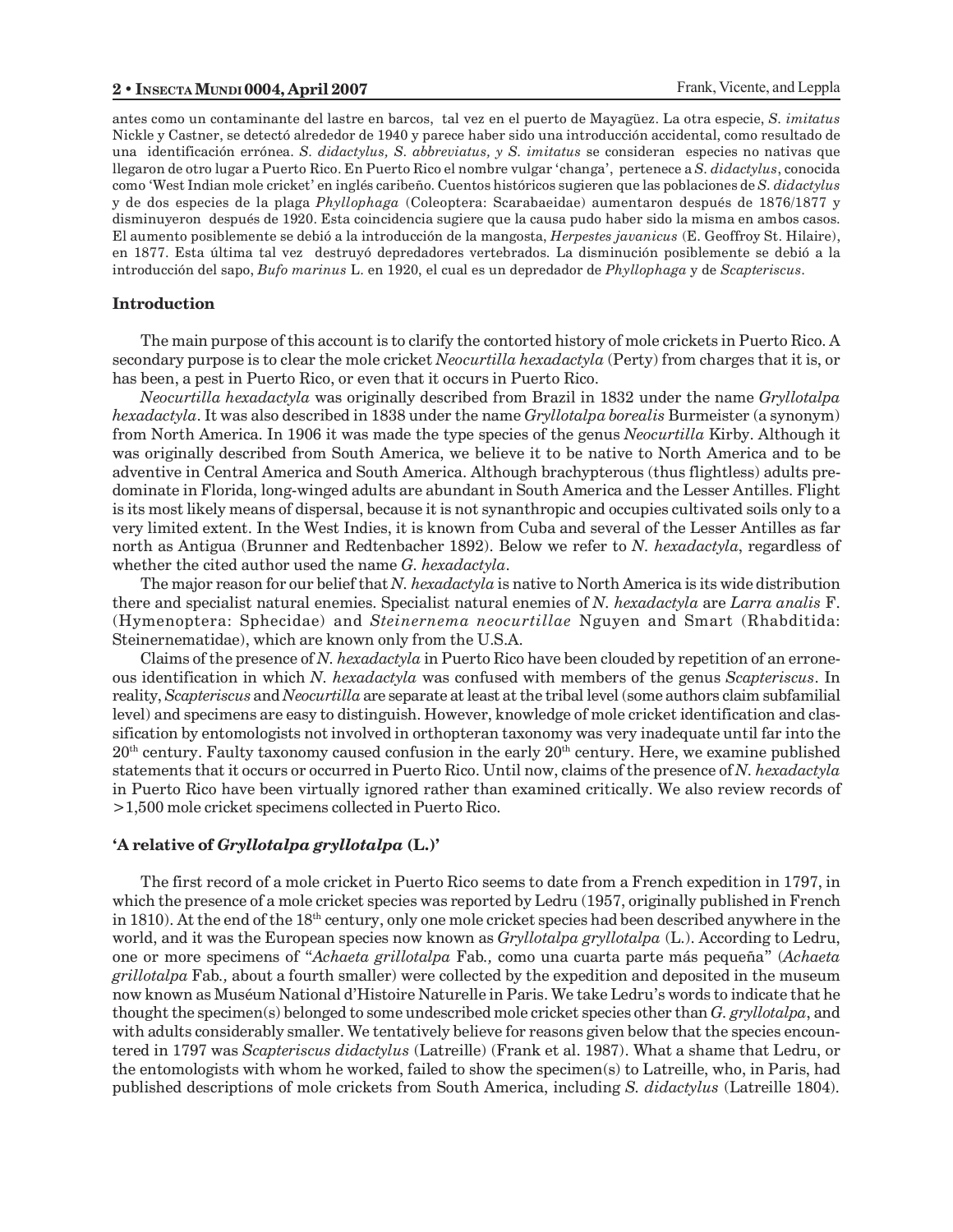**Table 1.** A Chronology of Arrival and Subsequent Mention of Mole Crickets in Puerto Rico.

- **1797 or much earlier**, *Scapteriscus didactylus* arrived by flight from islands to the southeast as an immigrant (it was not introduced). Its population spread gradually.
- **1892** Brunner and Redtenbacher (1892) documented the presence of *S. didactylus* in Puerto Rico.
- **1895 or earlier**, *S. didactylus* was named 'la changa' and, by population spread, it became very damaging to seedlings of cultivated plants. It was misidentified as *Neocurtilla hexadactyla* by Stahl (1882), Gundlach (1887), and Busck (1902). Barrett (1902) described its behavior, correctly naming it *Scapteriscus didactylus*, and expressly doubting a story, supposedly recounted by Stahl that it had been "introduced in guano to Mayagüez from Peru about 1850."
- **1917 or earlier**, *Scapteriscus abbreviatus* arrived, probably as a hitchhiker in ship ballast. Its population remained localized in parts of the north coast and west coast.
- **1918-1938**, Zwaluwenburg (1918) published on the behavior of *Scapteriscus didactylus*, (misnamed as *S. vicinus*), but its population began to decline after 1920. Wolcott published his first and second catalogues (1924a, 1936) listing *S. abbreviatus* and *S. vicinus*.
- **1938-1942**, Wolcott, Martorell and colleagues introduced a parasitoid wasp, *Larra bicolor*, from Amazonian Brazil, against *S. didactylus* (still called *S. vicinus* in Puerto Rico).
- **1942 or earlier**, *Scapteriscus imitatus* was captured in northwestern Puerto Rico. This species, from northern South America, never before detected in Puerto Rico, was assumed introduced by error of Wolcott and Martorell's biocontrol campaign against *S. didactylus*, and still exists (Nickle and Castner 1984).
- **1942-present**, little was written in Puerto Rico about problems caused by mole crickets. Wolcott (1948) published his third (final) catalogue.
- **1984-present**, in taxonomic and distributional papers, Nickle and Caster (1984) pointed out the correct names for the *Scapteriscus* species in Puerto Rico and provided a key, and Castner and Fowler (1984) provided a distributional map for them in Puerto Rico. Many economic entomologists in Puerto Rico paid no attention and continued to use the name *S. vicinus* for 'la changa' while ignoring existence of two other species of *Scapteriscus*.
- **1987**, presence of a mole cricket, probably *S. didactylus*, in Puerto Rico by 1797 was again pointed out from examination of the literature (Frank et al. 1987).
- **Now**, existence of the mole cricket *Neocurtilla hexadactyla* in Puerto Rico is expressly denied. There are just three mole cricket species in Puerto Rico: *Scapteriscus abbreviatus*, *S. didactylus* (la changa), and *S. imitatus*. We introduced and established a second specialist biological control agent (*Steinernema scapterisci* Nguyen and Smart, Rhabditida: Steinernematidae) in 2001 against *S. didactylus*.

Only specimens from the Muséum National d'Histoire Naturelle, if they have appropriate labels or documentation, can fully validate this concept. We have not been able to find the specimen(s) in Paris.

#### *Neocurtilla hexadactyla* **(Perty)**

Agustín Stahl (1882), a Puerto Rican medical practitioner in the town of Bayamón, and collector of natural history objects, reported specimens of *N. hexadactyla* in his collection, from Trinidad and Puerto Rico. He did not state how the identification was made, nor did he give any information about behavior or collection locality. Unfortunately, Stahl's insect collection was poorly maintained, and we know of no surviving specimens; none of his mole cricket specimens is in the major insect collection in Puerto Rico.

Johann (Juan) Gundlach (1887), a Cuban resident and collector of natural history objects, who visited Puerto Rico thrice, in 1873, 1875-1876, and 1881, reported *N. hexadactyla* as a pest in the vicinity of Mayagüez, and often attracted to lights of houses (presumably adults can fly). He stated that his orthopteran specimens were shipped to Berlin and then were examined and identified by Henri Saussure (an orthopteran expert in Geneva) and named in a letter, which was sent indirectly (via Berlin) to Gundlach. He stated that his paper reproduces Saussure's identifications, except that he (Gundlach) identified specimens of some species with which he was familiar in Cuba, and he mentioned (correctly) that *N. hexadactyla* occurs in Cuba. He also admitted contact with Stahl, and we know (above) that Stahl had identified Puerto Rican mole cricket specimens as belonging to *N. hexadactyla*. Thus, Gundlach may have based his use of the name *N. hexadactyla* on (a) his own (mis)identification, or (b) Stahl's (mis)identification. We have not been able to find in Cuba a letter from Saussure identifying Puerto Rican Orthoptera collected by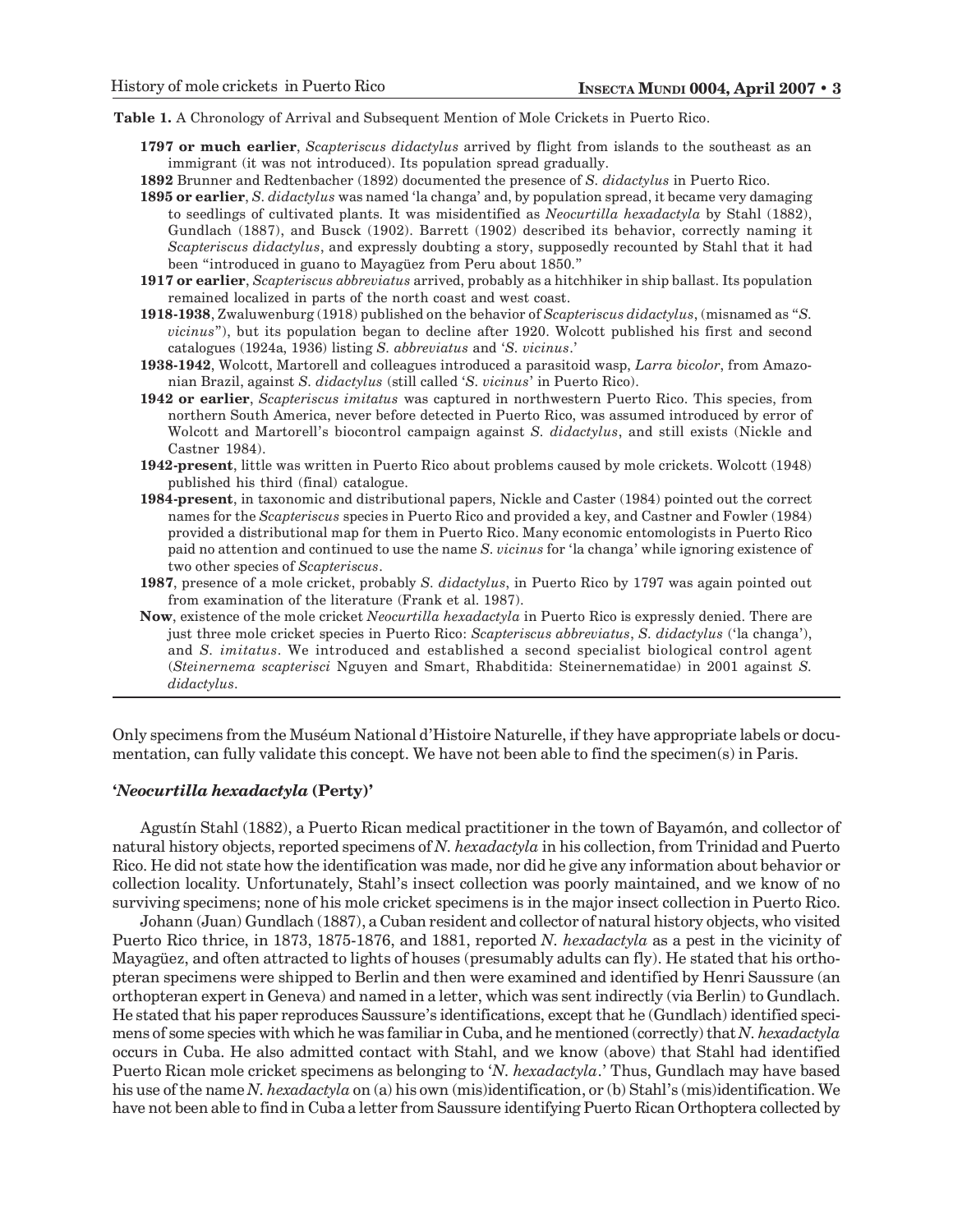Gundlach. We have found no mention of *N. hexadactyla* occurring in Puerto Rico in any publication by Saussure or any other European specialist in Orthoptera. For example, Saussure (1896) lists *N. hexadactyla* as occurring in Cuba and Guadeloupe, but does not mention Puerto Rico. (But see our section on *S. didactylus*).

López Tuero (1895) explained the pest status of a mole cricket he called simply 'la changa' and 'el grillotalpa' without using a scientific name. He noted extensive damage caused by "this terrible animal" to seedling plants of rice, tobacco, maize (corn), vegetables, and sugarcane. He also noted that this mole cricket was captured in light traps, to which it must have flown, so must be capable of flight.

Busck (1900) wrote of his encounter with *N. hexadactyla* in Puerto Rican tobacco fields where it was "very abundant and very damaging." He stated that it was "named for me by Dr. Stahl in Bayamón, having been introduced within his recollection." Rehn (1903) cites only Scudder (1901), and Scudder (1901) cites only Busck (1900) as the source of information about *N. hexadactyla* in Puerto Rico. These misidentifications rest on a misinterpretation by Stahl (1882) of the identity. Specimens collected by Busck in 1899, now in the U.S. National Museum of Natural History, were re-examined and found to belong to *S. didactylus* by Nickle and Castner (1984).

#### *Scapteriscus didactylus* **(Latreille)**

Brunner and Redtenbacher (1892), in a taxonomic work on Orthoptera from the island of St. Vincent, list *S. didactylus* as occurring on several additional islands. They name Puerto Rico as one of these islands, and they state "coll. Brunner", indicating that voucher specimens of *S. didactylus* from Puerto Rico were in Brunner's collection (in Vienna). Although they report *N. hexadactyla* from St. Vincent, they do **not** list it as occurring in Puerto Rico. The collector of the *S. didactylus* specimens in Brunner's collection from Puerto Rico was not stated. They might even have been specimens collected by Juan Gundlach in 1873-1881, and named by the latter (1887) as *N. hexadactyla*.

Barrett (1902) provided the first detailed account of the development and behavior of *S. didactylus* because it had become a major pest. His objective was improved control methods.

Thus, *S. didactylus* is likely to have been the mole cricket species encountered in Puerto Rico during a French expedition in 1797 (Frank et al. 1987). This is because no specimens of any other mole cricket species, collected in Puerto Rico before 1900, have been confirmed to exist, nor is there a pre-1900 publication by a taxonomist specializing in Orthoptera confirming existence of any species other than *S. didactylus* there. The mole crickets encountered by Gundlach (1887) and López Tuero (1895) could not have been *S. abbreviatus* Scudder, because those authors indicated that adults can fly, whereas *S. abbreviatus* cannot do so.

#### *Scapteriscus vicinus* **Scudder**

Rehn and Hebard (1916), prominent U.S. orthopteran taxonomists, pronounced that they "were satisfied that the species found abundantly in the southeastern United States, the West Indies and portions of South America, and which has been frequently recorded as *S. didactylus*, represents instead [*S*.] *vicinus* of Scudder. Thenceforward, from 1916, Puerto Rican entomologists (and those in the Lesser Antilles) began using the name *Scapteriscus vicinus* for la changa. This interpretation was later shown to be wrong; Chopard (1968) accepted that West Indian populations belong to *S. didactylus*, not to *S. vicinus*; Nickle and Castner (1984) distinguished *S. didactylus* and *S. vicinus* in a key: the species is correctly *S. didactylus* for West Indian specimens, but not those from the southeastern United States. The correction was ignored by applied entomologists in Puerto Rico almost through the end of the 20<sup>th</sup> century.

Zwaluwenburg (1918) outdid Barrett (1902) by writing a lengthier account of the changa or West Indian mole cricket', which he called *'S. vicinus'* and described its development, behavior, and the extensive damage it caused to various crops.

Wolcott (1924a, 1936, 1948), in successive catalogues of the Puerto Rican insect fauna, reported *S. vicinus*' as a major pest there. Wolcott (1936) equated the 18<sup>th</sup> century specimen(s) listed by Ledru (1957) with *'S. vicinus*.' He also equated Stahl's and Gundlach's *'N. hexadactyla'* with *'S. vicinus*.' It is clear that Wolcott (1924a, 1936, 1948) had no knowledge of the existence of *N. hexadactyla* in Puerto Rico, and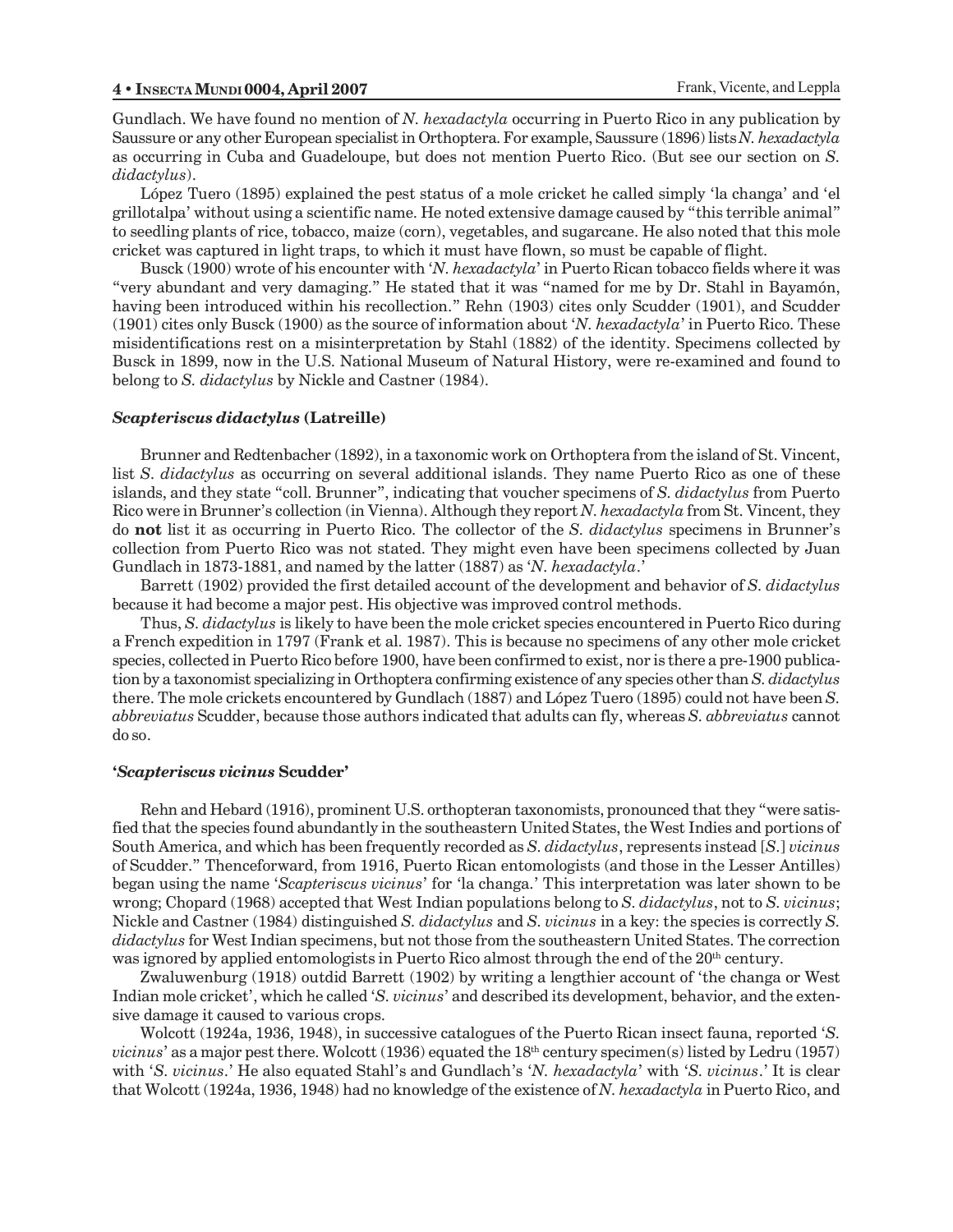was deluded into accepting *'S. vicinus'* as the correct name of the mole cricket commonly called 'la changa, which in reality is *S. didactylus*.

In fact, *S. vicinus* has not been shown to occur anywhere in the West Indies. Specimens referred to this species in the West Indian literature seem to belong to *S. didactylus.*

#### **The guano story**

Busck's (1900) statement of the information that he obtained from Stahl (that 'changa' mole crickets had been introduced to Puerto Rico within the latter's recollection) appears to be the first published claim that the changa is not native to Puerto Rico. Barrett (1902) elaborated upon this story from Stahl, while expressly doubting it, although he did not give his reasons for doubt. This version of the story states that 'la changa' first arrived in Puerto Rico in 1850 in a shipment of guano from Peru to Mayagüez. We have not discovered a published statement by Stahl on this subject, so we assume that Stahl spoke about it to Busck and Barrett, or perhaps mentioned it in letters. The story was repeated by Zwaluwenburg (1918) and Wolcott (1948). Nickle (2003: 420) erred in attributing such a story to Ledru (1957), because Ledru wrote in the very early  $19<sup>th</sup>$  century, whereas this story originated in the late  $19<sup>th</sup>$  century. However, Wolcott (1936, introduction), explained that it must have been 'changa' mole crickets that the French expedition of 1797 encountered in Puerto Rico; it is thus strange that he (1948) included 'the guano story' in the main body of his text on mole crickets, without further discussion; he can hardly have simultaneously believed that the species was present in Puerto Rico in 1797 **and** first arrived from Peru in 1850.

Stahl was born on 22 January 1842 in Aguadilla, 22 km north of Mayagüez. He lived there until 1852, when he was sent to Germany for an education, returning with a doctorate in medicine in 1864. If mole crickets did indeed contaminate a shipment of guano arriving at Mayagüez in 1850, when Stahl was eight years old, how and when would he have obtained this information? He is reported as a child to have liked spending time on the seashore, boarding fishing boats despite reprimands from his father, in Aguadilla (Ceide 1960). This was a time when there was no agricultural inspection of incoming cargoes, and no insect collection (in which specimens could have been deposited) on the island. No matter whether he saw mole crickets or if the information was later passed down to him from the recollection of an employee of a shipping company, who happened to notice mole crickets in the cargo, or of a grower who bought some of the guano, this does nothing to prove the identity of the species in question. Nor does it prove that this was the date of its first arrival in Puerto Rico.

Chopard (1954, 1968) listed *N. hexadactyla, S. oxydactylus* (Perty), *S. tetradactylus* (Perty)*,* and *S. vicinus* (but not *S. abbreviatus* or *S. didactylus*) as occurring in Peru. Nickle (2003) described an additional species present in Peru: *S. peruvianus* Nickle. This opens possibilities for any of five species to have arrived in Peruvian guano in Mayagüez in 1850. However, there seem to be no specimens to confirm that any of them has ever been present in Puerto Rico. Perhaps the Peruvian guano industry (beginning ca. 1840) exported guano to Puerto Rico before the Puerto Rican guano industry (beginning ca.1850) got under way. The latter was based on deposits on the island of Mona, only 72 km WSW of Mayagüez, and had earlier been hindered from development by a pirate menace (pirates used Mona as an operating base). But 'the guano story' is not reliable - it depends upon the recollection of Stahl in about 1900 of events that occurred 50 years before, when he was eight years old.

Perhaps mole crickets did sometime arrive in Mayagüez, the major port in western Puerto Rico. Ballast-laden ships arrived there in 1850. One of us (JHF) examined the record of U.S. ships arriving during the late 1840s to 1850, compiled by a U.S. consul, and preserved on microfilm in the library of the University of Puerto Rico at Mayagüez, but did not find guano listed as a cargo, nor any mention of mole crickets. But, mole crickets thus arriving as a contaminant of ballast were likely to have been *S. abbreviatus*, which occurs there, and at localities north toward Aguadilla, and on parts of the north coast.

#### **Hurricane stories**

The hurricane story of 1876 was noted by Barrett (1902). Its gist is that 'la changa' did not become a serious problem in Puerto Rico until a hurricane in 1876 destroyed many birds that had been important predators of changas. Maybe there is some grain of truth in the story, but accounts of severe damage caused by mole crickets in the early decades of the 20<sup>th</sup> century suggest that mole crickets (*S. didactylus*)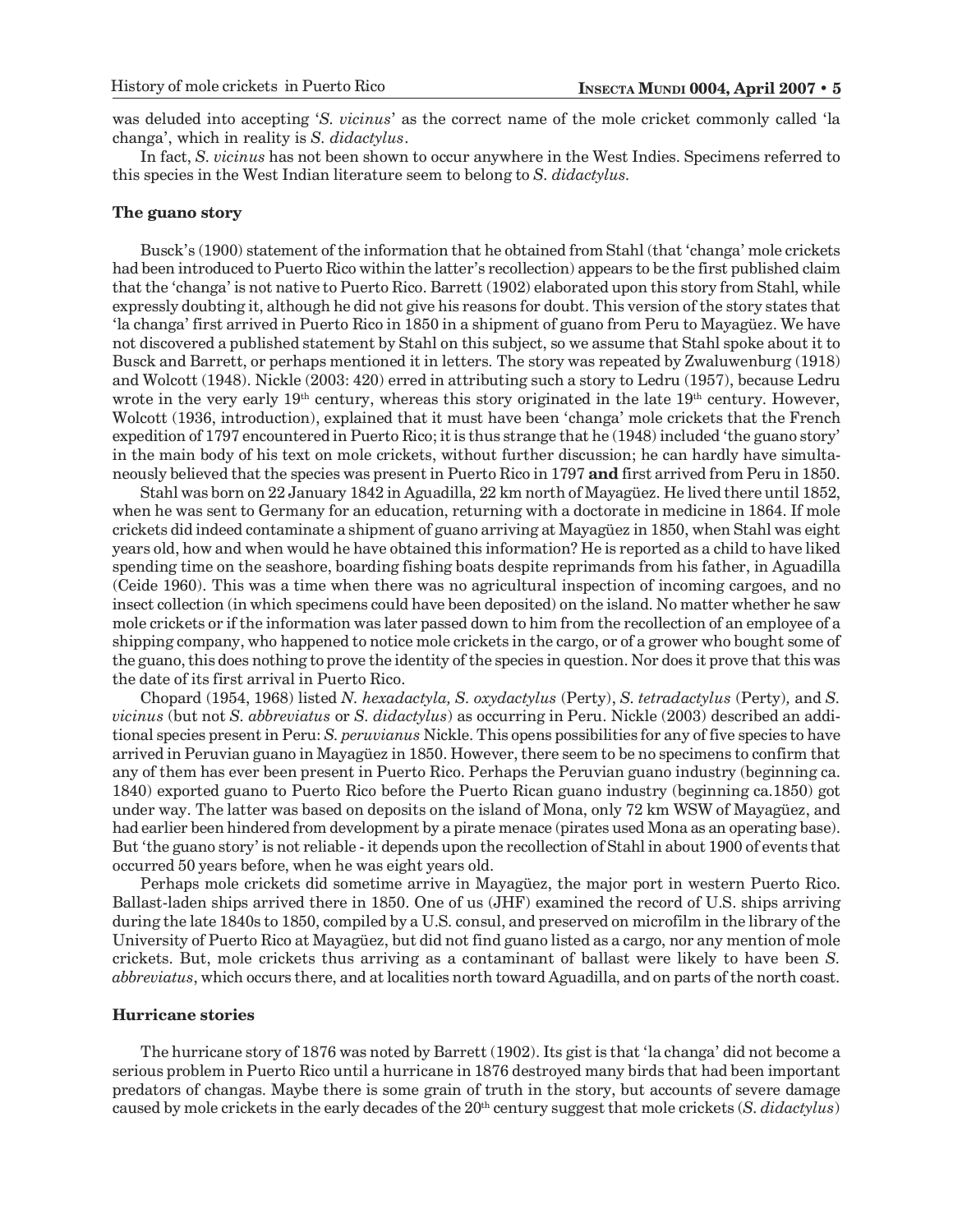were a problem not only in the aftermath of hurricanes. The 1876 hurricane story of Puerto Rico is preceded by one from the island of St. Vincent in the Lesser Antilles in which it was claimed that the hurricane of 1831 made 'the mole cricket' (presumed by Nickle and Castner 1984 and by us to be *S*. *didactylus*) a far more serious pest than it had been (Johnstone 1837, presenting a letter by Mr. M'Barnet of St. Vincent).

#### **A mongoose story**

*Herpestes javanicus* (E. Geoffroy-St. Hilaire) (Mammalia: Herpestidae) was introduced into Puerto Rico beginning in 1877 to control invasive Eurasian *Rattus* spp. (Mammalia: Rattidae) in sugarcane, but this mongoose is a generalist predator and attacks many organisms. Wolcott (1948) credited the mongoose introduction with reduction of populations of the ground-dwelling lizard *Ameiva exsul* (Cope) (Reptilia: Teiidae), which he claimed to be a major predator of May beetles (*Phyllophaga* spp., Coleoptera: Scarabaeidae). Thus he attributed major damage to sugarcane and other crops by *Phyllophaga* larvae to a huge increase in *Phyllophaga* populations caused by a decline in *Ameiva* populations, in turn caused by introduction of *Herpestes*. Wolcott (1924b), in a paper on the diet of Puerto Rican lizards, stated: "Altho no changa happened to occur in the stomachs of any of the [*Ameiva*] examined, the readiness with which other Orthoptera are eaten would indicate that the absence of the changa is due merely to the accidents of collection, in that not sufficient specimen[s] were examined. Nobody seems to have considered that the mongoose introduction might likewise be blamed for the increase in mole cricket populations which was virtually simultaneous with the increase in *Phyllophaga* populations but has thus far been considered a separate issue. Henderson (1992), in considering extinctions and declines of West Indian amphibians and reptiles, suggested that introduction of *Herpestes* was just one of several factors (others were habitat destruction by humans, arrival of Eurasian rats as hitchhikers, and introduction of domestic cats and dogs) causing decline in some amphibian and reptile (including *Ameiva*) populations. Doubtless the mongoose destroyed other predators, including birds.

#### **A toad story**

The other generalist predator introduced into Puerto Rico was *Bufo marinus* L. (Amphibia: Bufonidae), in 1920. A dozen of these toads were obtained from Barbados by D.W. May, head of the USDA Agricultural Research Station in Mayagüez (now called the Tropical Agriculture Research Station) and released in the vicinity. "It was not until the value of the toad in the control of the changa and white grubs was generally apparent in the Mayagüez region that [May's] official announcement [in 1927] appeared" (Wolcott 1950). This acknowledgment of the role of the toad by Wolcott (1950) is very informative because of his attempted introduction of insect parasitoids targeted at *S. didactylus*.

#### **Introduction of parasitoids against** *S. didactylus*

Whatever the effects of *B. marinus* on populations of *S. didactylus,* Wolcott surely must have deemed them insufficient, because in the 1930s he began a campaign to introduce specialist parasitoids. This involved exploration in South America, and detection of *Larra bicolor* F. (Hymenoptera: Sphecidae) at Belém on the Amazon in Brazil. It culminated in the successful establishment of *L. bicolor* in Puerto Rico (Wolcott 1941). But nobody seems to have measured its effect, just as nobody seems to have measured the effect of *B. marinus*, on *S. didactylus*. That *S. didactylus* populations by 2001-present (as seen by us) are a fraction of those reported much earlier by López Tuero (1895), Barrett (1902), and Zwaluwenburg (1918) does not tell the cause of the decline. Cruz and Segarra (1992) do not mention *B. marinus* and suggest only that introduction of *L. bicolor* was partially successful in controlling *S. didactylus*. Damage by *S. didactylus* on irrigated sod farms, golf courses, and vegetable fields continues, and it was for that reason that we introduced *Steinernema scapterisci* Nguyen and Smart (Rhabditida: Steinernematidae) in 2001 (Leppla et al. 2005). Sugarcane, which had been a very important crop and heavily damaged by *S. didactylus* 100 years earlier, is now only a very minor crop.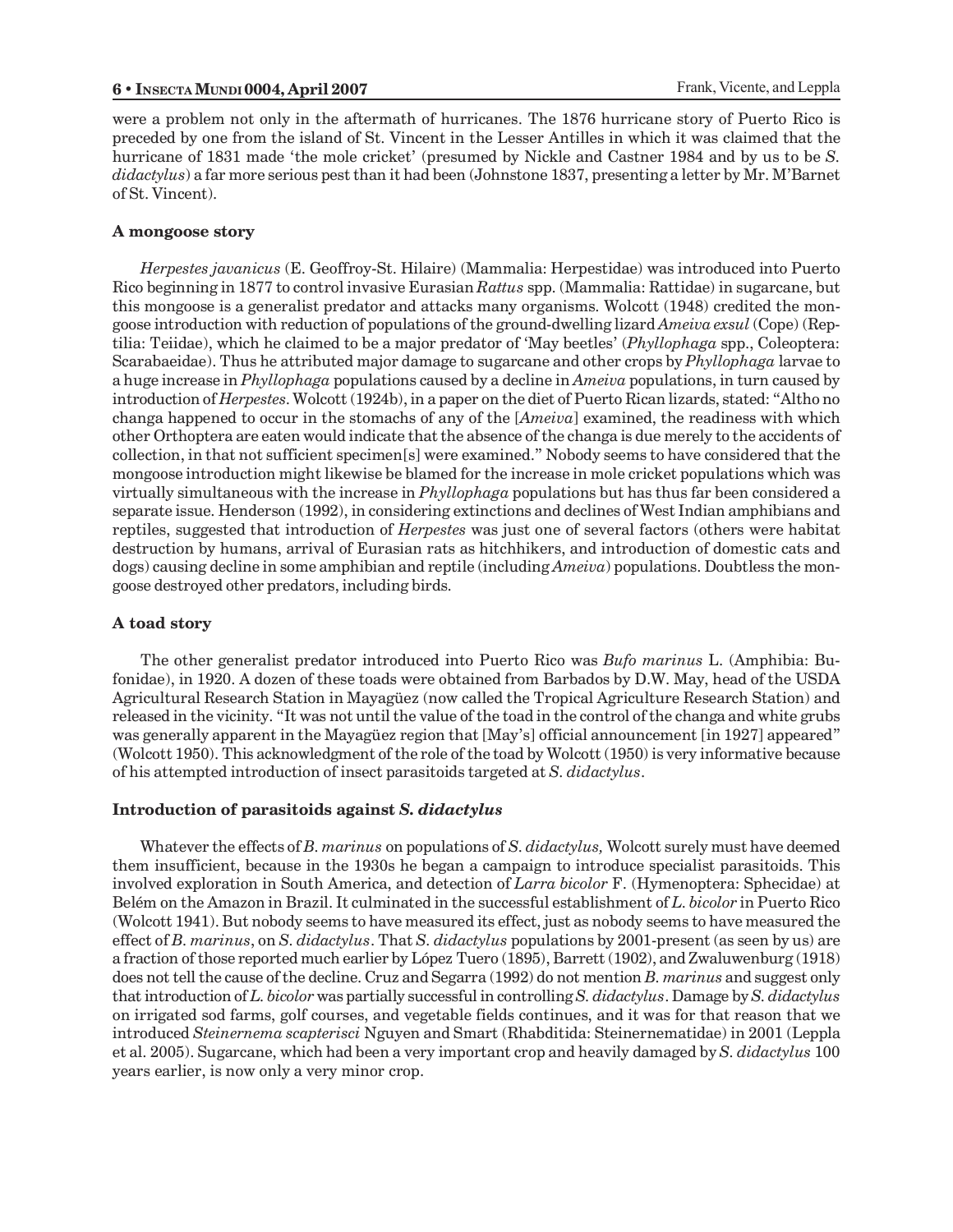#### *Scapteriscus didactylus***,** *S. abbreviatus***, and** *S. imitatus*

Nickle and Castner (1984) established that *S. didactylus*, *S. abbreviatus*, and *S. imitatus* Nickle and Castner are the species of that genus that occur in Puerto Rico. The distribution of these three species was mapped by Castner and Fowler (1984).

#### **Recent and new records**

In the 1980s through 2003 (see specimens examined, below) western Puerto Rico was shown to contain three species of *Scapteriscus*, two of them with restricted distribution and one widespread, but no *Neocurtilla*.

All published statements (known to us) that *N. hexadactyla* occurs in Puerto Rico have been refuted. There is no recognition of its occurrence there in Wolcott's (1924a, 1936, 1948) catalogues. We examined collections of mole crickets in Puerto Rico.

In August 2003, there were 33 specimens of *S. didactylus* in the Museo de Entomología y Biodiversidad Tropical of the Estación Experimental Agrícola in Río Piedras, Puerto Rico. Labels indicated collection dates between 1912 and 1991. Indicated localities were Aguirre, Caguas, Carolina, Isabela, Fajardo, Mayagüez, Mazaruni, Río Piedras, Toa Alta, Utuado, and Vega Baja. No other gryllotalpid species were represented.

We examined almost 1500 mole cricket specimens collected from various localities by us in a USDA-TSTAR-funded 2001-2004 project: *S. abbreviatus*: Mayagüez, Boquilla, Playa Añasco, Aguada, and Playa Jobos, *S. didactylus* from the west (Aguada, Aguadilla, Boquilla, Isabela, Joyuda, Playa Añasco, Playa Boqueron, Playa Jobos, and San Germán), center (Jayuya), south (Ponce, Coamo Springs), and east (Puerto Maunabo, Punta Uvero) of Puerto Rico, and *S. imitatus* only from Playa Jobos. We encountered no specimens of *N. hexadactyla*, nor were any reported by Castner and Fowler (1984). Use of a synthetic calling song of *N. hexadactyla* and ultraviolet light by J.H. Frank at the USDA Tropical Agriculture Research Station in Mayagüez on numerous nights of January-February 2003 failed to attract any specimens of *N. hexadactyla* (cf. the ease with which adults were attracted to ultraviolet light in Grenada [Frank et al. 2002]). These collections lead us to declare that *N. hexadactyla* does not occur in Puerto Rico, and probably never has occurred there; declaration of its presence there was based upon a misidentification by Stahl (1882), repeated by Gundlach (1887), Busck (1900), Scudder (1901), and Rehn (1903), whose publications have pervaded the literature.

#### **The arrival of mole cricket species in Puerto Rico**

It is difficult to prove a negative - that *N. hexadactyla* does not occur in Puerto Rico - but we argue the contrary - nobody has yet provided supportable evidence that it does occur there. Our search for Puerto Rican specimens in Puerto Rico, and museums in San Juan, Havana and Paris, revealed none. Previous reports to the contrary are all erroneous and are refuted. The records of specimens examined merely provide additional confirmation and some evidence that the species has not become established in Puerto Rico since Wolcott's (1948) third catalog.

Hurricane winds in Puerto Rico typically arrive from the southeast. Then they continue west to Hispaniola, Cuba, or Jamaica (or at some point veer north toward the Bahamas and/or Florida). If such winds are avenues for dispersal of insects, then we may expect that some winged insects may be carried from the Lesser Antilles to Puerto Rico. A dispersal track from northern South America through the chain of islands of the Lesser Antilles to the Greater Antilles was propounded for many organisms by Rosen (1975), and *N. hexadactyla* and *S. didactylus* may well have followed it.

We speculate that the presence of *N. hexadactyla* in the Lesser Antilles is the result of flight by winged adults that dispersed northward from South America, colonizing island after island. We suggest that it has not been able to colonize Puerto Rico from the Lesser Antilles, due to distances too great for unassisted flight, and because the right combination of inseminated females in flight during strong winds blowing in the right direction has not yet occurred. Those circumstances may yet occur. The nearest island to the east from which it is reported is Antigua (Brunner and Redtenbacher 1892). It has not been reported from the US Virgin Islands (Ivie and Nickle 1986, Frank and Keularts 1996), although *S.*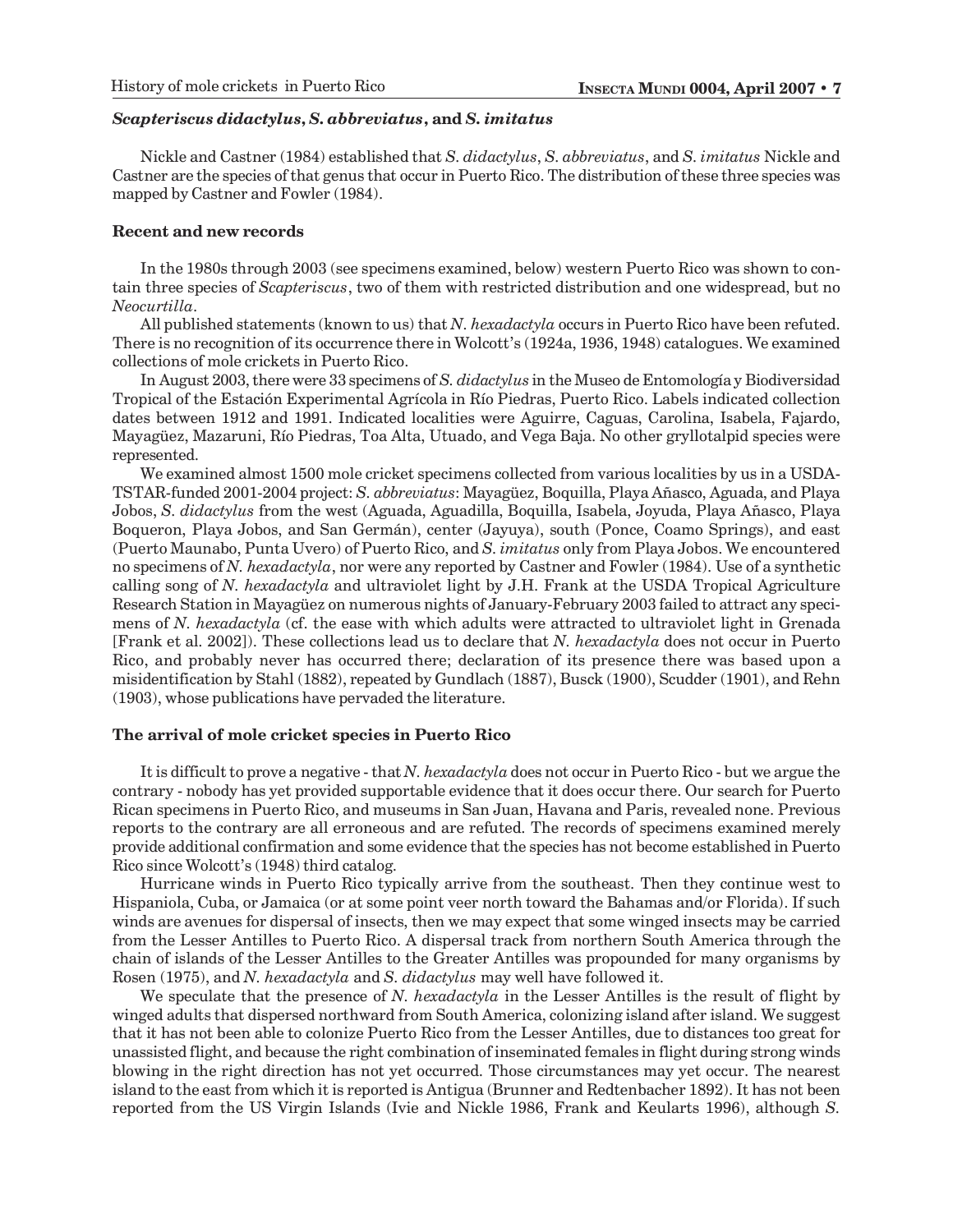*abbreviatus* and *S. didactylus* **have** been. Additional support for the viewpoint is that *N. hexadactyla* is not reported from Hispaniola (Haiti and the Dominican Republic), although *S. abbreviatus* and *S. didactylus* **have** been.

In contrast, we speculate that *Scapteriscus didactylus* **did** arrive by wind-assisted flight, from islands to the southeast, first in Puerto Rico and later in Hispaniola. The closest islands where it occurs to the southeast are St. John and St. Thomas in the US Virgin Islands, and farther afield several islands in the chain of the Lesser Antilles as far south as Trinidad. [It has **not** been found to occur in St. Croix (Ivie and Nickle 1986, Frank and Keularts 1996); Nickle (2003 p. 428) erred in stating that it has]. It therefore is an immigrant to all these islands, and arrived in Puerto Rico by natural range expansion by the end of the 18th century or earlier. It has not yet been able to expand its range westward (to Cuba and Jamaica) or northwestward (to the Bahamas and Florida) although such range expansion may yet occur.

In further contrast is the arrival in Puerto Rico of *S. abbreviatus.* A specimen collected in 1917 was the first to be reported, by Wolcott (1924a). As in Florida, USA (Walker 1985) and Brazil (Fowler 1987) this species occupies scattered coastal localities, which in Puerto Rico are in the north and west of the island. Having only short wings, it could not have arrived by flight. Most likely, it arrived as a hitchhiker contaminating ship ballast from eastern South America. Conceivably, it might have arrived as early as 1850 in Mayagüez and remained unrecognized by entomologists for decades.

In final contrast is the means of arrival of *S. imitatus*, in the early 1940s. This is the only one of Puerto Rico's three mole cricket species that was introduced (imported deliberately). Nevertheless, the introduction was inadvertent, as a result of faulty identification, as deduced by Nickle and Castner (1984). Wolcott (1941) found it difficult to transport adult *L. bicolor* wasps alive from Belém to Puerto Rico, so he exposed locally-caught (in Belém) mole crickets to the female wasps for parasitism. This allowed the successful transport of parasitized mole crickets, some of which were released in Puerto Rico. If some of those mole crickets were *S. imitatus* and the wasp eggs or larvae they bore died, then the presence of that species in Puerto Rico has a ready explanation.

These are three distinct means of arrival, which were widely separated in time. Flight is the natural means of dispersal of winged mole crickets, and it should be the first to be considered in interpreting distributional patterns. Flight from island to island may be possible depending upon distance and prevailing winds. For *S. didactylus* to arrive in Puerto Rico by flight in the 18<sup>th</sup> century or earlier seems possible because of the prevailing winds, and it is the preferred theory for lack of other evidence. Among the many mole cricket species present in South America, only *N. hexadactyla* and *S. didactylus* followed the island chain northward. Later, some dispersal by mole crickets in solid ship ballast (e.g., sacks of sand) was possible because of prevailing international trade routes. After that era, solid ballast was gradually replaced by liquid ship ballast, so that mode of dispersal was lost for mole crickets. Additionally, agricultural regulations made it harder and then virtually impossible to ship sands and soils from country to country, to prevent entry of agricultural pests as contaminants.

#### **Errata**

Frank et al. (2002) erred in stating that H. H. Smith was sent from England to Grenada to collect insects. In fact, Smith was a U.S. insect collector, hired by the British Association for the Advancement of Science to collect insects in Grenada and St. Vincent (Howard 1898).

#### **Acknowledgments**

We thank Roberto Barrera (San Juan) for transcribing pages 65-67 of text from López Tuero (1895) when the library of the University of Puerto Rico (Río Piedras) would permit neither borrowing nor photocopying of that work, and Richard Pluke (San Juan) for photographing mole cricket specimens in the Museo de Entomología y Biodiversidad Tropical de la Estación Experimental Agrícola in Río Piedras. We thank Laure Desutter (Paris) for attempting to find Ledru's mole cricket specimen(s) in the Muséum National d'Histoire Naturelle. We thank Elier Fonseca (Havana) for attempting to find a letter from Saussure identifying orthopteran specimens of Puerto Rican origin among Gundlach's papers in the Museo de Historia de la Ciencia (Havana), and Elier Fonseca and Luís Vázquez (Havana) for attempting to find Puerto Rican specimens in Gundlach's collections in Cuba: a collection in the Instituto de Ecología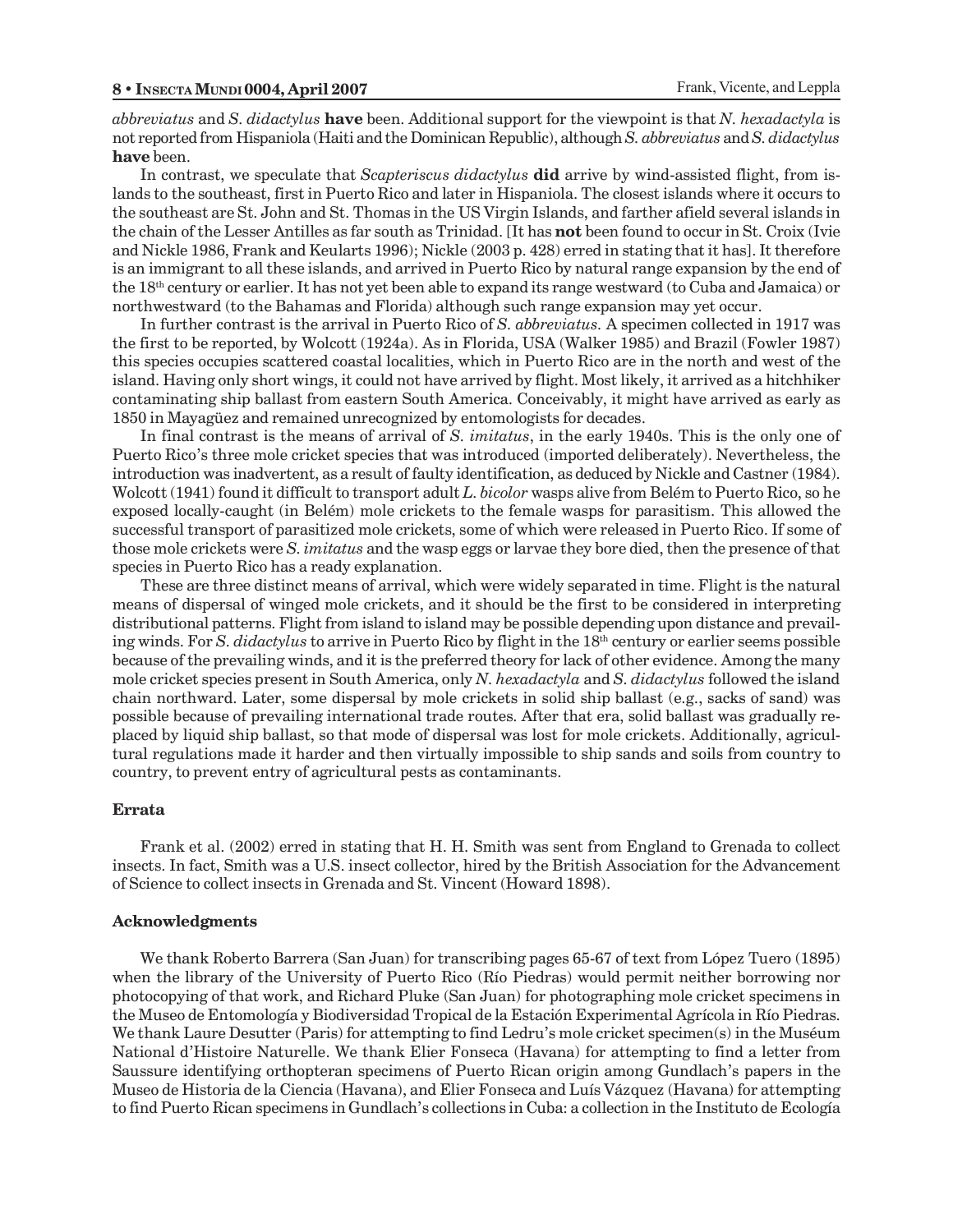y Sistemática houses mole cricket specimens (*N. hexadactyla*) collected by Gundlach in Cuba but not Puerto Rico. We thank Edda Martínez, Linnette Rosado, and Nisael Nieves for much work in the field and laboratory. We thank Ron Cave, Frank Slansky, Jr. and Marc Branham, University of Florida, for critical reviews of our manuscript, and Ron Cave and Alonso Suazo for drafting a Resumen.

#### **Literature cited**

- **Barrett, O. W. 1902.** The changa, or mole cricket (*Scapteriscus didactylus* Latr.) in Porto Rico. Porto Rico Agricultural Experiment Station Bulletin 2: 1-19.
- **Brunner von Wattenwyl, C., and J. Redtenbacher. 1892.** On the Orthoptera of the island of St. Vincent, West Indies. Proceedings of the Zoological Society of London (1892): 196-221, pl. 15-17.
- **Busck, A. 1900.** Notes on a brief trip to Puerto Rico in January and February, 1899. Bulletin of the Division of Entomology, USDA 22: 88-93.
- **Castner J. L., and H. G. Fowler. 1984.** Distribution of mole crickets (Orthoptera: Gryllotalpidae: *Scapteriscus*) and the mole cricket parasitoid *Larra bicolor* (Hymenoptera: Sphecidae) in Puerto Rico. Florida Entomologist 67: 481-484.
- **Ceide, A. 1960**. Stahl estudio biográfico. Editorial Club de la Prensa: San Juan. 137 p.
- **Chopard, L. 1954.** Orthoptères: Gryllidae et Tridactylidae. Beiträge zur Fauna Perus 4: 13-28.
- **Chopard, L. 1968.** Orthopterorum catalogus. Pars 12, Gryllides. W. Junk; The Hague. 500 p.
- **Cruz, C., and A. Segarra. 1992.** Potential for biological control of crop pests in the Caribbean. Florida Entomologist 75: 400-408.
- **Fowler, H. G. 1987.** Man, insects and littoral ecosystems in Brazil: the role of trade, history, and chance in shaping biogeographical distributions. Anais do Simposio sobre Ecosistemas da Costa Sul e Sudeste (Academia de Ciências do Estado de São Paulo): 175-182.
- **Frank, J. H., and J. L. W. Keularts. 1996.** *Scapteriscus abbreviatus* (Orthoptera: Gryllotalpidae), a minor pest in St. Croix, U.S. Virgin Islands. Florida Entomologist 79: 468-470.
- **Frank, J. H., R. E. Woodruff, and C. A. Nuñez. 1987.** *Scapteriscus didactylus* (Orthoptera: Gryllotalpidae) in the Dominican Republic. Florida Entomologist 70: 478-483.
- **Frank, J. H., R. E. Woodruff, and M. C. Thomas. 2002.** Mole crickets (Orthoptera: Gryllotalpidae) in Grenada, West Indies. Entomotropica 17: 207-212.
- **Gundlach, J. 1887.** Apuntes para la fauna Puerto-Riqueña, VI, VII, VIII. Anales de la Sociedad Española de Historia Natural 16: 115-199.
- **Henderson, R. W. 1992.** Consequences of predator introductions and habitat destruction on amphibians and reptiles in the post-Columbus West Indies. Caribbean Journal of Science 28: 1-10.
- **Howard, L. O. 1898.** On the entomological results of the exploration of the British West Indies islands by the British Association for the Advancement of Science. Annual Report of the Entomological Society of Ontario (1897) 28: 62-64.
- **Ivie, M. A., and D. A. Nickle. 1986.** Virgin Islands records of the changa, *Scapteriscus didactylus* (Orthoptera: Gryllotalpidae). Florida Entomologist 69: 149-172.
- **Johnstone, C. 1837.** Letters. Proceedings of the Entomological Society of London 2: 10, 31.
- **Latreille, P. A. 1804.** Histoire naturelle, générale et particulière des crustacées et des insectes. F. Dufart; Paris. Vol. 12: 81-163, Orthoptères (see p. 122).
- **Leppla, N. C., J. H. Frank, and N. E. Vicente. 2005.** A commercial nematode for mole cricket control. Proceedings of the Caribbean Food Crops Society 40: 249-254.
- **Ledru, P. A. 1957.** Viaje a la isla de Puerto Rico en el año 1797, ejecutado por una comisión de sabios franceses, de orden de su gobierno bajo la dirección del capitán Nicolás Baudín, con objeto de hacer indagaciones y colecciones relativas a la historia natural; conteniendo observaciones sobre el clima, suelo, población, agricultura, comercio, carácter y costumbres de sus habitantes (2nd Spanish edn., translated from the original French edn. of 1810). Instituto de Literatura Puertorriqueña, University of Puerto Rico; San Juan. xxiii + 178 p.
- **López Tuero, F. 1895.** Caña de azúcar. Tipografia de Boletín Mercantil; San Juan. 123 p.
- **Nickle, D. A. 2003.** A revision of the mole cricket genus *Scapteriscus* with the description of a morphologically similar new genus (Orthoptera: Gryllotalpidae: Scapteriscinae). Transactions of the American Entomological Society 129: 411-485.